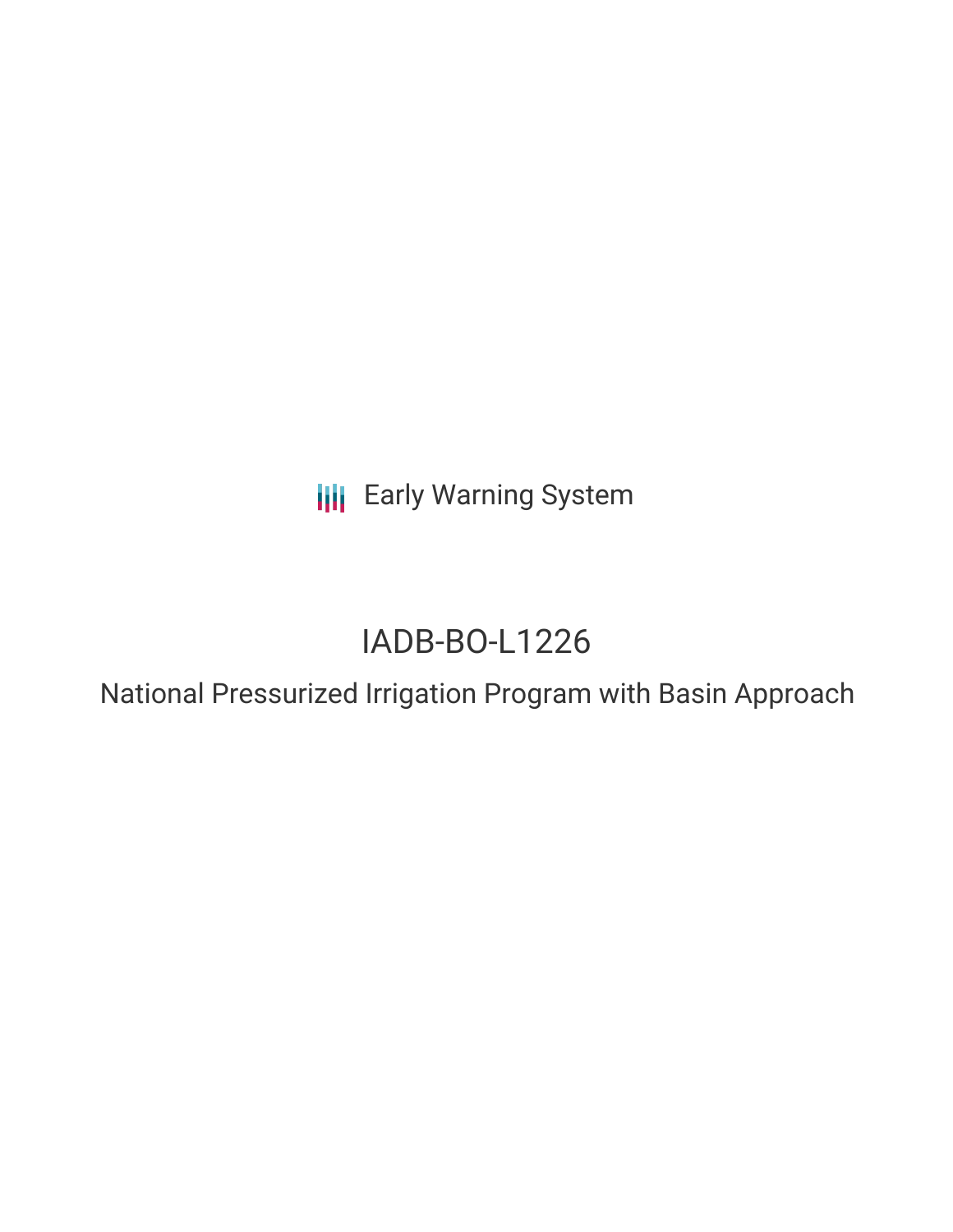

## **Quick Facts**

| <b>Countries</b>               | <b>Bolivia</b>                           |
|--------------------------------|------------------------------------------|
| <b>Financial Institutions</b>  | Inter-American Development Bank (IADB)   |
| <b>Status</b>                  | Approved                                 |
| <b>Bank Risk Rating</b>        | Α                                        |
| <b>Borrower</b>                | <b>Plurinational State of Bolivia</b>    |
| <b>Sectors</b>                 | Agriculture and Forestry, Infrastructure |
| <b>Investment Type(s)</b>      | Loan                                     |
| <b>Investment Amount (USD)</b> | \$150.00 million                         |
| <b>Loan Amount (USD)</b>       | \$150.00 million                         |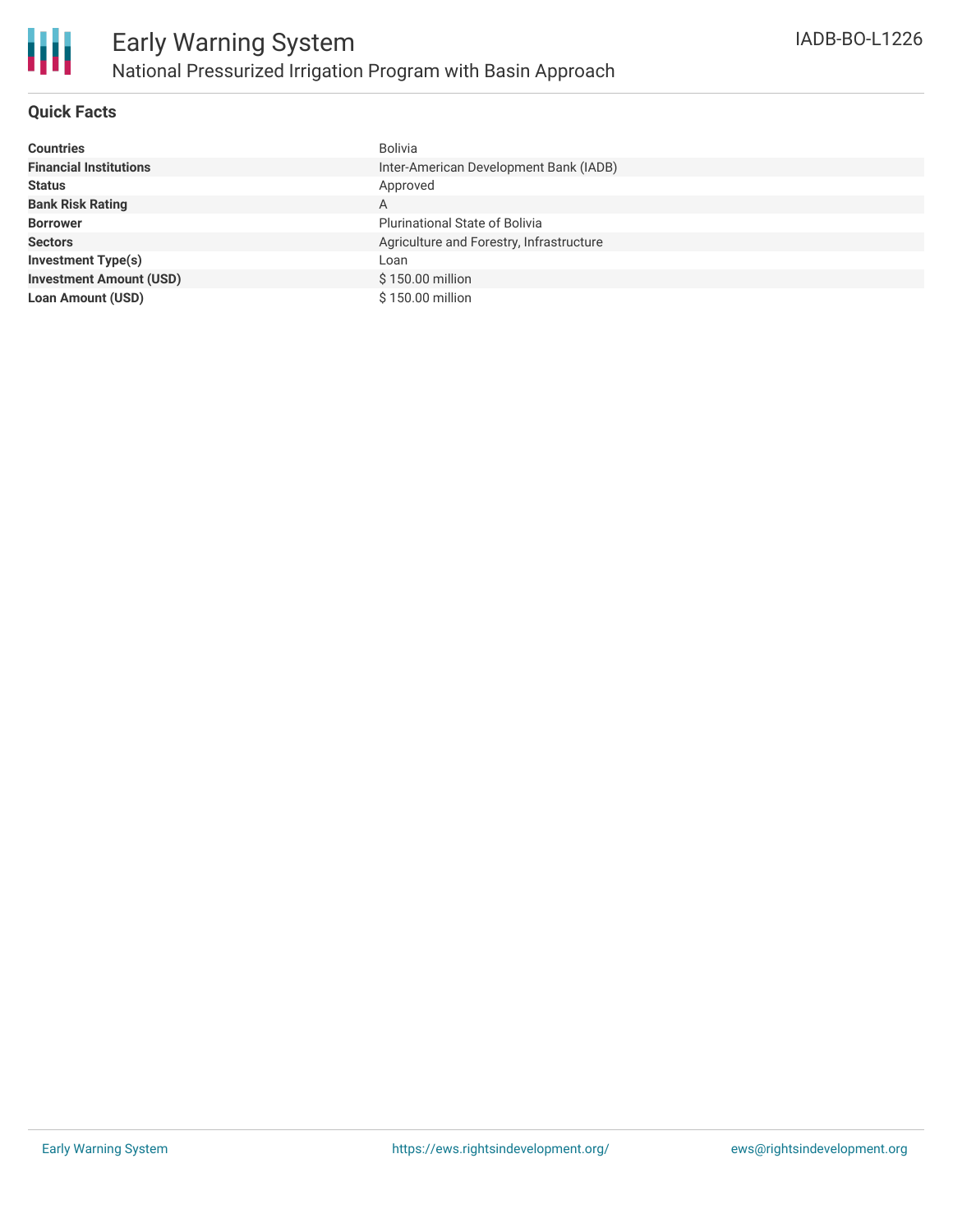

## **Project Description**

Contribute to the post pandemic economic recovery and the increase of productivity and agricultural production, through the implementation of irrigation infrastructure, equipment and technical assistance, and integral water management.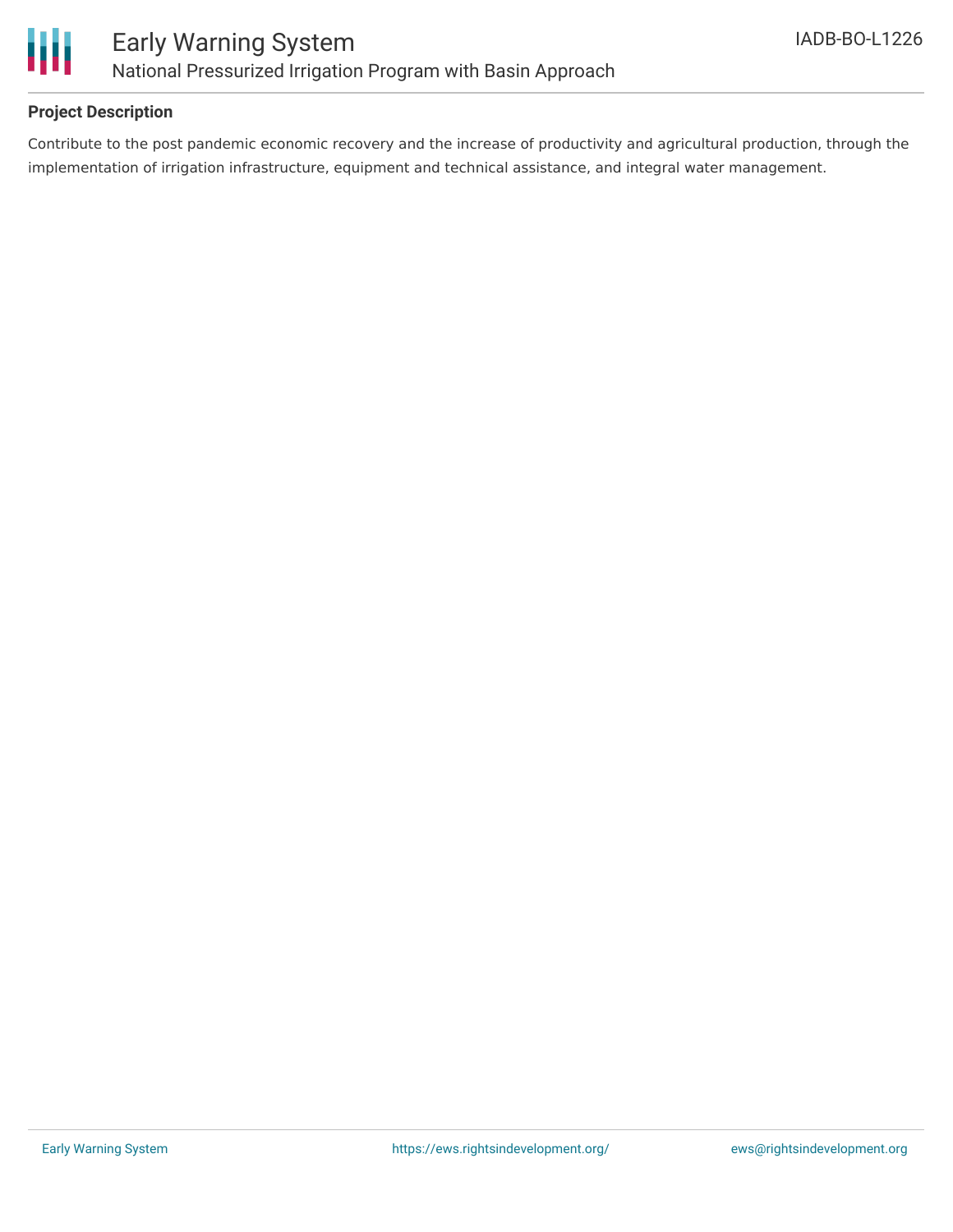

### **Investment Description**

• Inter-American Development Bank (IADB)